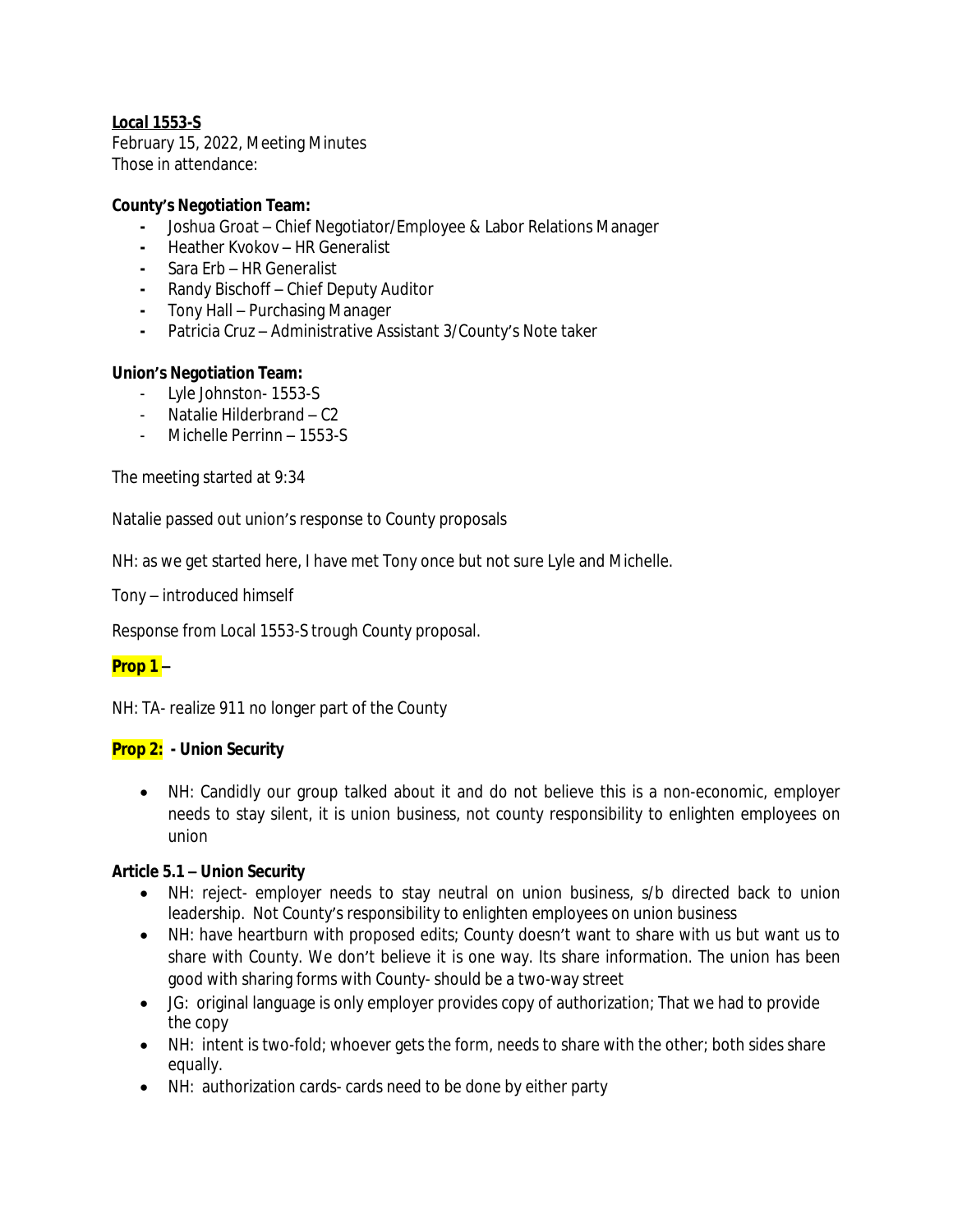- JG: that's what proposed language says
- NH: wants the union to share with employer, but not the other way around (?)
- JG: We are not saying we won't share; employee should be giving it to the union, then the union provides to the County. We are not saying that if it is presented to us that we will not share, we will direct them to the to the Union if they share it with us, we will provide a copy to the Union. Ex – Sara and Patricia, should work with the union to provide union due cards, not the Employer.
- NH: Concern since you are limiting our access to employees in other areas yet asking us to have more control over some of these. The form says to return to their payroll clerk, Vickie D wanted to make sure payroll had a copy. Seems intent was not to share if we received it.
- TH: one standard process, is what we are wanting.
- NH: Make the process clear for everybody. Can be word-smithed; they read a different intent into proposed language
- JG: Employees need to work with the union, not provide to the employer first
- NH: Employer trying to make it difficult for union to reach employees; employees get the form one way or another, sometimes employees give to union, sometimes interoffice to payroll- need to shore up employer's intent. Thought employer was intending not to share info.
- JG: if it came to County, would forward to union or direct employee to send to union
- NH: want clear process for everybody

# **Article 5.3 (New Hire Orientation, NHO)-**

 NH: We are rejecting that because its will be hard to connect the employee. By time to find the employee after the new orientation. Realistic the new hire-orientation it's the opportunity to introduce ourselves to the new employee. If the Union it is not part of NHO, by the time they find out how to contact employee, employee will be at County 4-9 weeks. Realistically NHO gives them info that new employee has been hired. Gives them opportunity to introduce themselves.

# **Article 5.4 Union indemnity-**

- NH: moving through to definition we reject that language. Unpaid we understand. But paid leave its hours worked. We want to clarify. Heartburn with regular employee definition - extend probation period for leave; paid leave has always been considered hours worked. Is it the County's intent that new employees will always a 1-year probation, and promo will be 6 months? If employee is 8 months into probation and promotes, what is probation period?
- JG: 4 months. If someone who continually changes position could be on continuous probation, if not ending (for regular). Any new hire, 12 months' probation from start date, regardless if they promote, etc.
- NH: If promote past 12 months, then promotion probation is 6 months? Need to clarify intent. Every time a person promotes, they have another 6-month probation? Need to make sure they understand.
- JG: more familiar with people not having a probation period upon promotion- employer will take another look.
- NH: concern about not including paid time toward probation period.
- JG: what is issue with indemnity?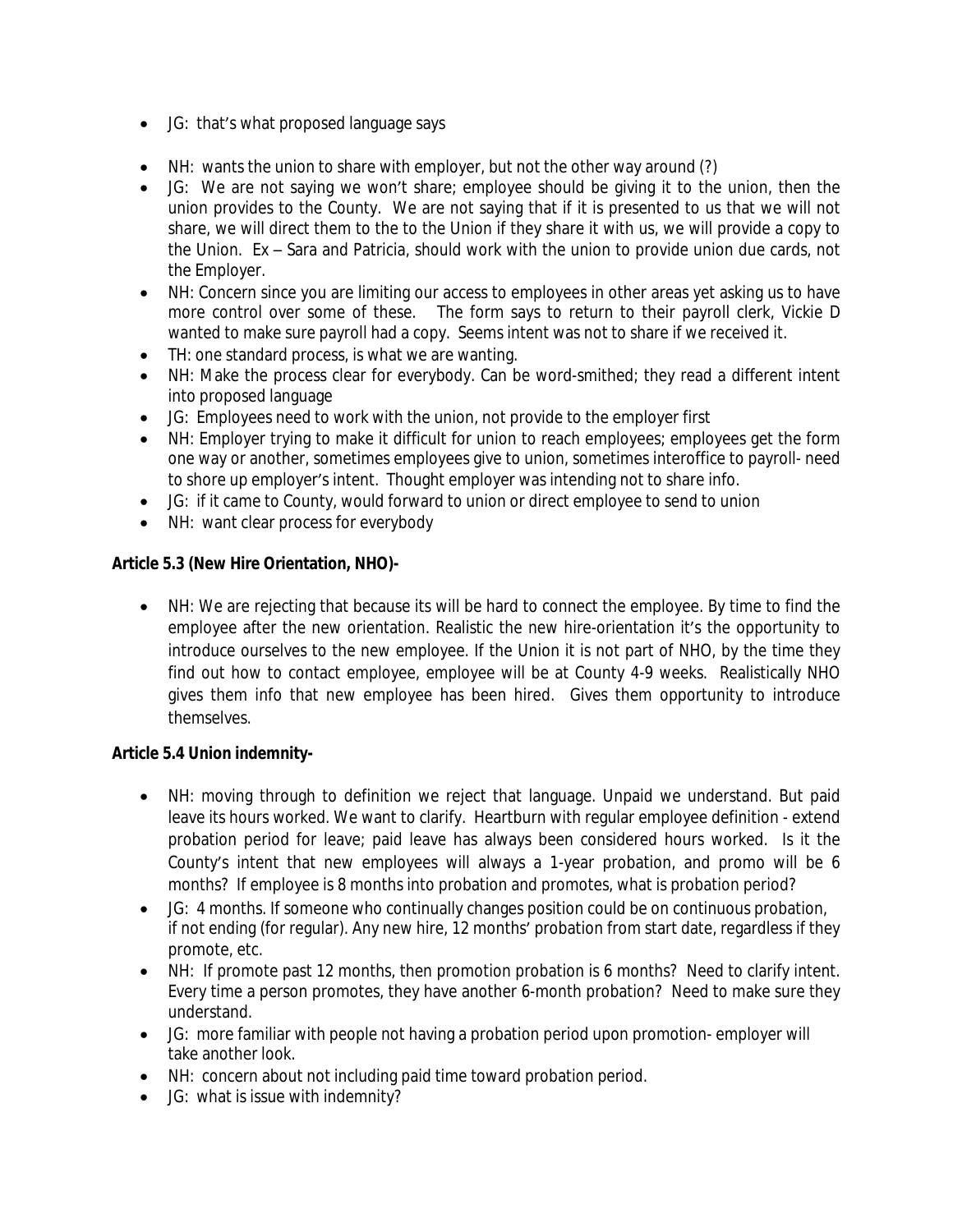- NH: need to word-smith and have agreement on union security language in totality. Since they don't agree with proposed union security language, can't agree with indemnity language.
- JG: if there is a mistake in union dues, who is held liable?
- NH: depends on what mistake is. Is it on union side, or County side…? We want to make sure we are talking the same language.

**Article 5.6.2** – We agree with that.

### **Articles 5.6.3 & 5.6.4**- fine with proposed edits (TA)

### **Article 5.7:**

- NH: not OK with not providing monthly info to union. Still vital & needed.
- JG: will take a look.
- NH: similar to what's listed in 5.1- trying to get logic behind striking.
- JG: already covered under 5.1 (p 4)- providing reports to union. Some duplicate.
- NH: doesn't cover date of hire, date ee transferred into local
- JG: if we included date of hire & other, can we just move it under 5.1?
- NH: union needs all info. Understands taking out DOB but needs home address and other info.
- TH: what's intended use of home address?
- NH: union sends welcome packet to home address. Helps in grievance prep. If problem contacting anyone, can get ahold of them with home address or phone. Shouldn't be using County's system to conduct union business.

# **Prop 3: Union Activities**

# **Article 7.1: Notice and Authorization of Union Representatives**

 NH: Honestly, we do not agree with that. Historically haven't had to submit leave slip; if de minimums, why need to track (if <30 minutes).

Article 7.2.2: Types of activities

- NH: reject; union want full and free access. They already provided notification. Requiring "approval by" flies in face of full and free access.
- JG: not trying to deny access. no just want to make sure the approval is for it is ok to come in, not the intent to keep you out, just give management and leadership the ability to stay great but help adjust the time. We just want, the case Union show up in a not good hour. We just looking for, you guys can come whenever you want. Our intent it makes clear the time and if people are available.
- MP: language isn't necessary- extra steps required. I don't think this is needed; I can set up meetings in a conference room
- JG no to employees, you are good, you work in Juvenile, you have access, cannot go to Courts to meet without Tim knowing and giving approval. It is important to give the dept head notice.
- JG: only applies to business reps not union presidents or show stewards
- NH: applies to everyone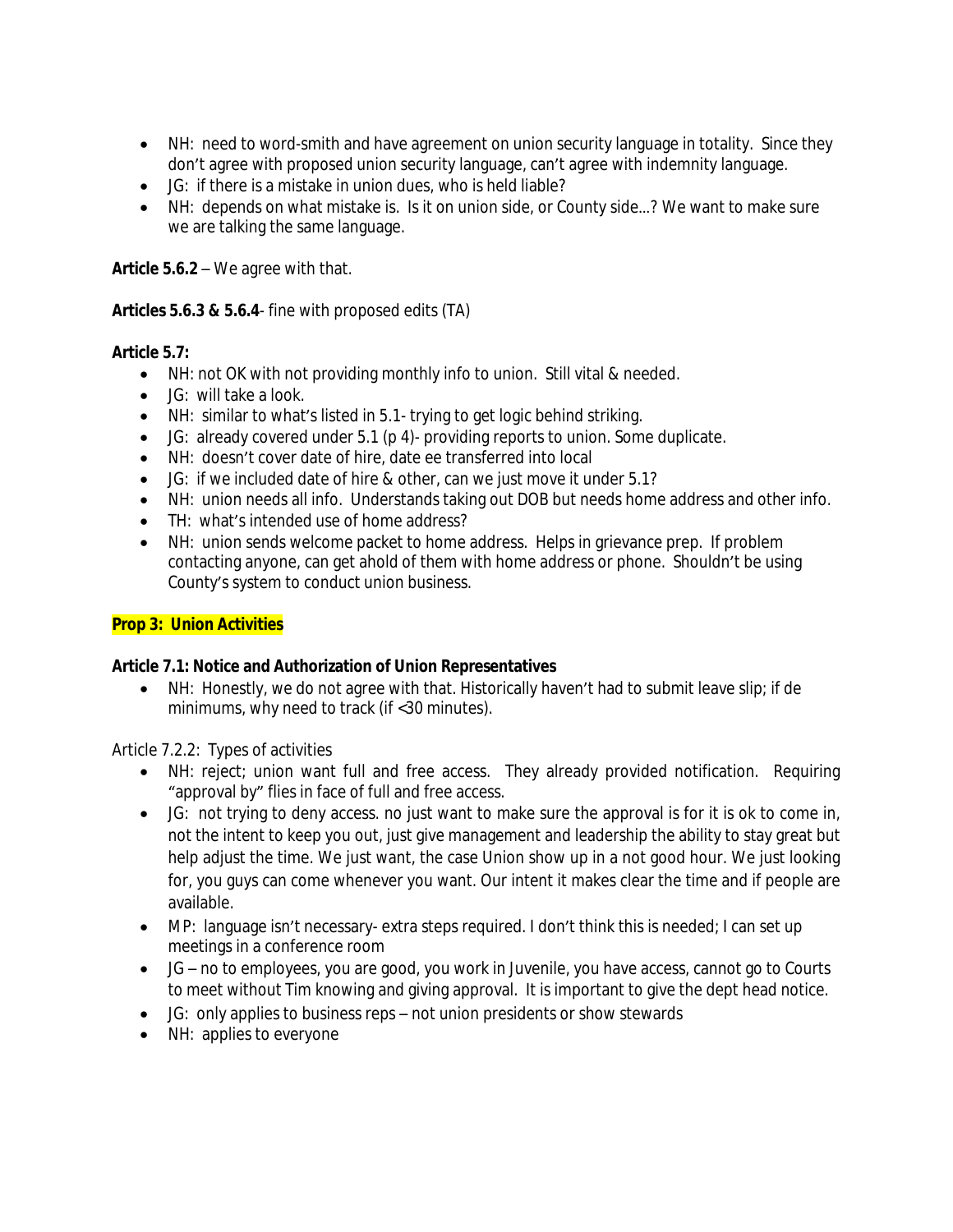- JG: If MP wanted to go into another dept, is employee of County but not of other dept- should need to coordinate with other EO/DH. May be secured areas- would need pre-approval. Should still be letting EO/DH know.
- RB: should coordinate with departments, vs. demanding access
- NH: using elections conference room as example, she's coordinated. Union was reading it as not just coordinating but allowing departments to deny access. If EO/DH says not, can't conduct union
- business? Coordinate with department for approval. We took it as I notify and then Tony says no! We understand your intent, and if they deny, our hands are tied.
- JG: If you have any problem with that you can come to talk with me.
- NH: I understand but we have to talk again about.

# **Article 7.3: Union Functions**

 NH: Union rejecting 50% rollover; have offered 10 workings days, historically have loaned time to other locals. have loaned those days to other locals in the past. Heartburn is that employer added "without pay."

# **Article 7.3.1:**

 NH: Rejecting this – intent is to have it just covered by a policy – does not guaranteed it will be negotiated with us, if you have something better you are more than welcome to bring it to us. Counter proposal- 1 Local 1553S in "designated work unit". Really talked about this last time, one per unit. Updated the language to clarify who can go. These edits and clarify.

# **Prop 4: Paid Time OFF (PTO)**

 NH: Reject. Understands intent- covered by policy but it was without discuss with us. Doesn't mean policy will be negotiated… thinks language needs to stand. Want predictability.

# **Article 9.9c:** TA on clarification

### **Prop 5: Bereavement Leave**

TA on clarification

# **Prop 6: Hours of Work**

NH: We reject but want give the feedback. That eliminate the guarantee.

### **Article 12.1.3**:

 NH: reject. Big thing is having a guarantee of 2 consecutive days off; don't want to eliminate that guarantee. If mutual agreement bet/specific employee and employer, that's different. Concern with removing as it eliminates guarantee for everyone else.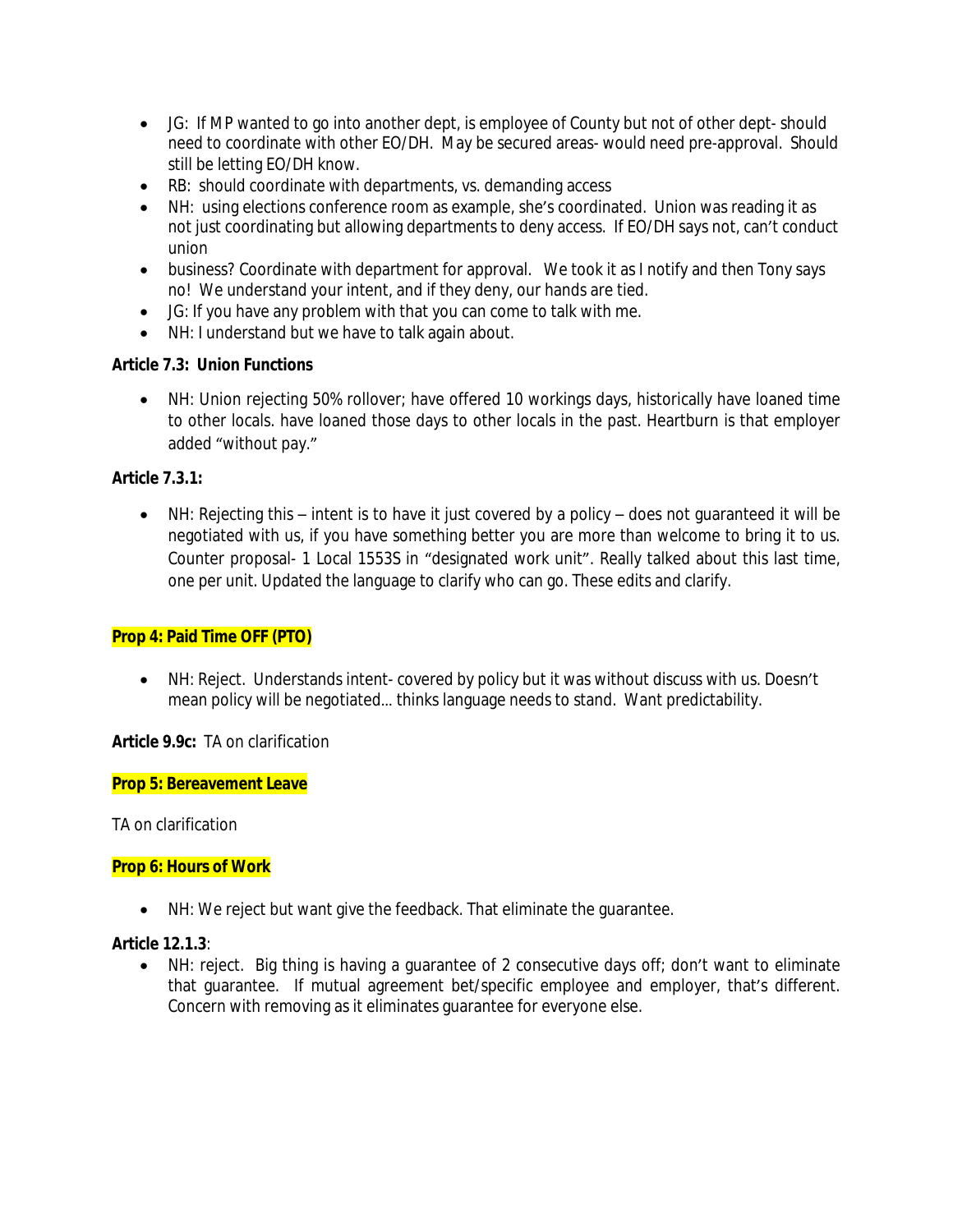### **Article 12.1.3.2**:

 NH: rejects. Prefer "will" to "may." Talked a lot about this came down with will, may, shay. Will, means they will consider.

### **Article 12.2:**

 NH: reject. Employer doesn't want to negotiate impacts of alternative work shifts. Union thinks negotiating impacts is fundamental. Alternative work schedules – rejecting these need to be negotiate the effects of the changes, all agree, and all support the shifts.

### **Article 12.3:**

 NH: reject. Has been a cornerstone. Historically all paid leave counts toward OT. Paid leave – paid hours will not count to OT, all paid time in the past counts to OT.

### **Prop 7: Leaves of absence**

### **Article 13.3.2:**

- NH: The Union agree with the edit.
- JG: question came up during master; county has to look at if 2 weeks is legal
- NH: has to be within the same work week, per FLSA. Don't think there's that big of an impact.
- JG: we thought it was fine depending on the different OT schedules. Need to take a look at it. Need to make sure we're consistent but doing it correctly.
- NH: We understands your intent; didn't see there was much of an impact. Most supervisor realize they either need to make up time or use leave time. Employees know they have make up time or use accruals. Try to handle in days.

# **Article 13.3.3:**

- NH: reject. Understands Sheriff declares emergency. Not everyone has the ability to work from home. Want consistency. There have been times when County closes and pays people. No fault of employees- why shouldn't they get paid? Not how it's been done in the past.
- JG: prior to COVID, people didn't have capability to work from home. Vastly different today. If employee is unaffected and working from home, County shuts down, but other people get paid (?) Need to look at the balance.
- MP: Employees may have other responsibilities if schools close- doesn't necessarily mean teleworkers won't have other obligations.
- NH: Employees may want to work from home, but not have technology. Not fair that if employee doesn't have capability to telework they have to use leave time.
- MP: lives on Mt Spokane, always loses power. Now employee has to go unpaid or use leave? Doesn't seem like a force of nature should dictate if they get paid or not.
- Sara: It's the same with the County. County is not responsible for nature event also. Why has to pay for?
- JG: expecting County to pay no matter what; we also provide employees with accrued time to use. Not the County's fault, not the employees fault. Alternative is not to shut it down, ever. Then employees will complain County is putting lives in jeopardy. Got to have some balance to reflect today's environment.
- NH: How often does this come up? Want consistent treatment among employees- employees who can't work shouldn't be penalized. Will everyone have ability to telework? Will hear from employees that they want to work from home but can't- now have to burn leave. Either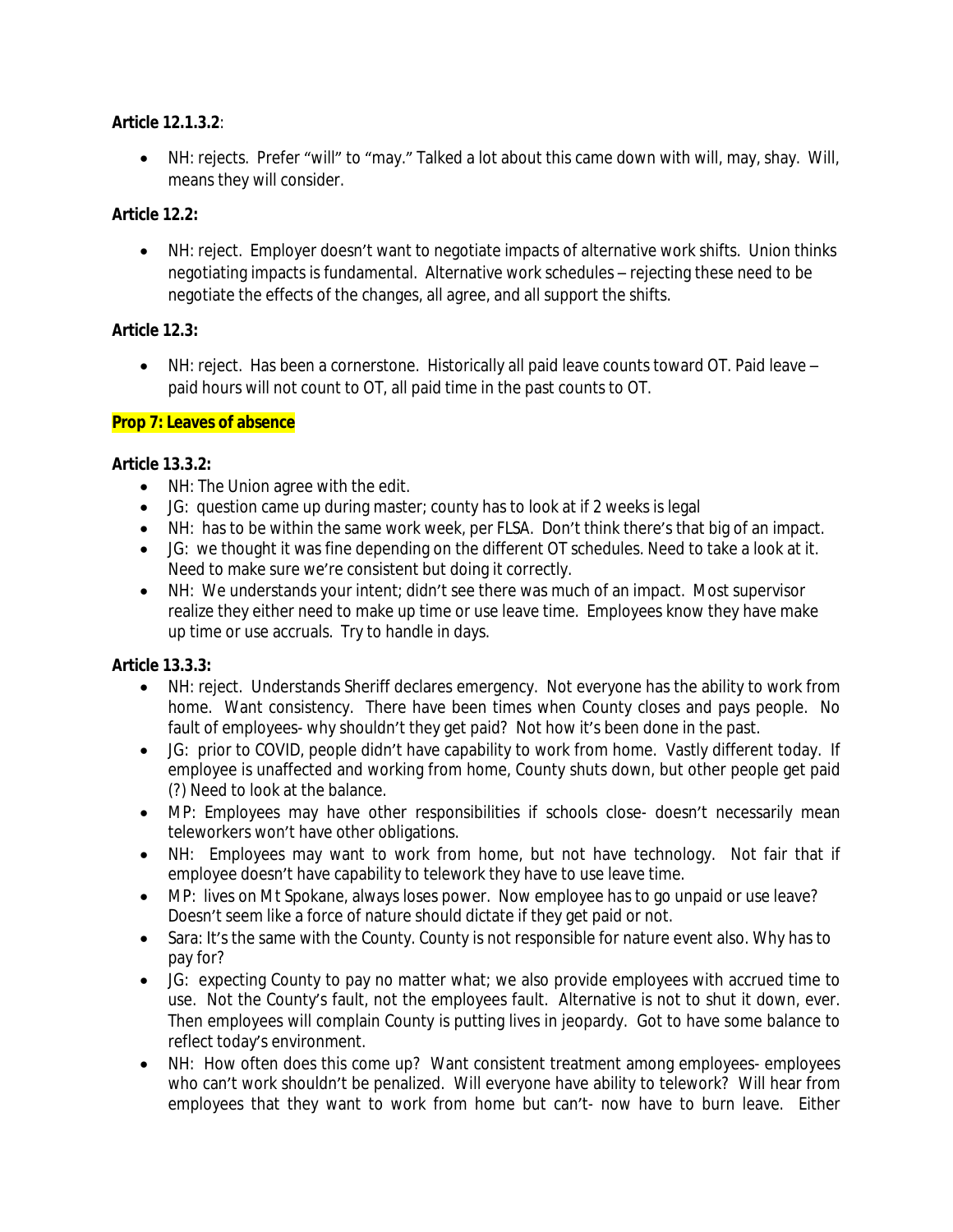everyone gets paid, or everyone has ability to telework. Otherwise, will be inconsistent from one employee to the next.

- JG: consistency doesn't work with today's workforce.
- MP: also have people who live 2 hours away. Are they paid for commute time? If weather is bad, can take that much longer.
- NH: intent is equitable treatment. Doesn't mean can't get there, just need to wordsmith.
- TH: what is percentage of 1553S that can telework?
- NH: don't have any data.

### **Prop 8: Classification/Reclassification**

#### **Article 14.1.3:**

NH: Rejecting, 14 calendar days is really tight. Reject- too tight of turnaround. What to do with weekends, or holidays?

### **Articles 14.2, 14.3, 14.4, 14.5**

 NH: get rid of reclassification, pay increase. Think it is import so that know what is going to happen, it is needed. Need language. Spells out what happens with rates of pay.

#### **Article 14.6: Starting Rates**:

- NH: Union proposed going back to 7 steps. Starting pay upon initial employment what would be the language if we go back to a 7-step scale. I started at step 1, now at step 3. Some of this language will affect. Heartburn-a big thing is not leapfrogging. Now that recruitment has changed, County wants to bring someone in from the outside and pay them more. Isn't right. If surpass current employee, leads to problems. Current language spells out that it requires mutual agreement. Union can do damage control in selling to leapfrogged employees. Can't explain to employee. Want everything above board. We understand the intent, advance step surpasses a current employee, this helps alleviate and you can show the reason, we can do some behind the scenes, to help minimize EE issues.HK: how would you deal with the situation now with the needs to make an offer quickly?
- MP: if leapfrogging was going to occur, bring all employees up to same step?
- SE: would experience be a consideration?
- MP: Employee may have worked in other lower-level position- has done their time, come through County ranks.
- (discussion about what experience is looked at- apples to apples, not a willy filly process)
- JG: need to be able to justify actions; otherwise, opens up to a pay equity lawsuit
- MP: there's a lot of gray area
- NH: proposed language gives County carte blanche in step placement. Don't want current employees surpassed. People from outside may have other experience but don't know County the way a current employee would.
- NH: Also, not fair for people who promote from within. Language dictates step placement upon promotion. Existing language provides predictability.

#### **Article 14.6.5:**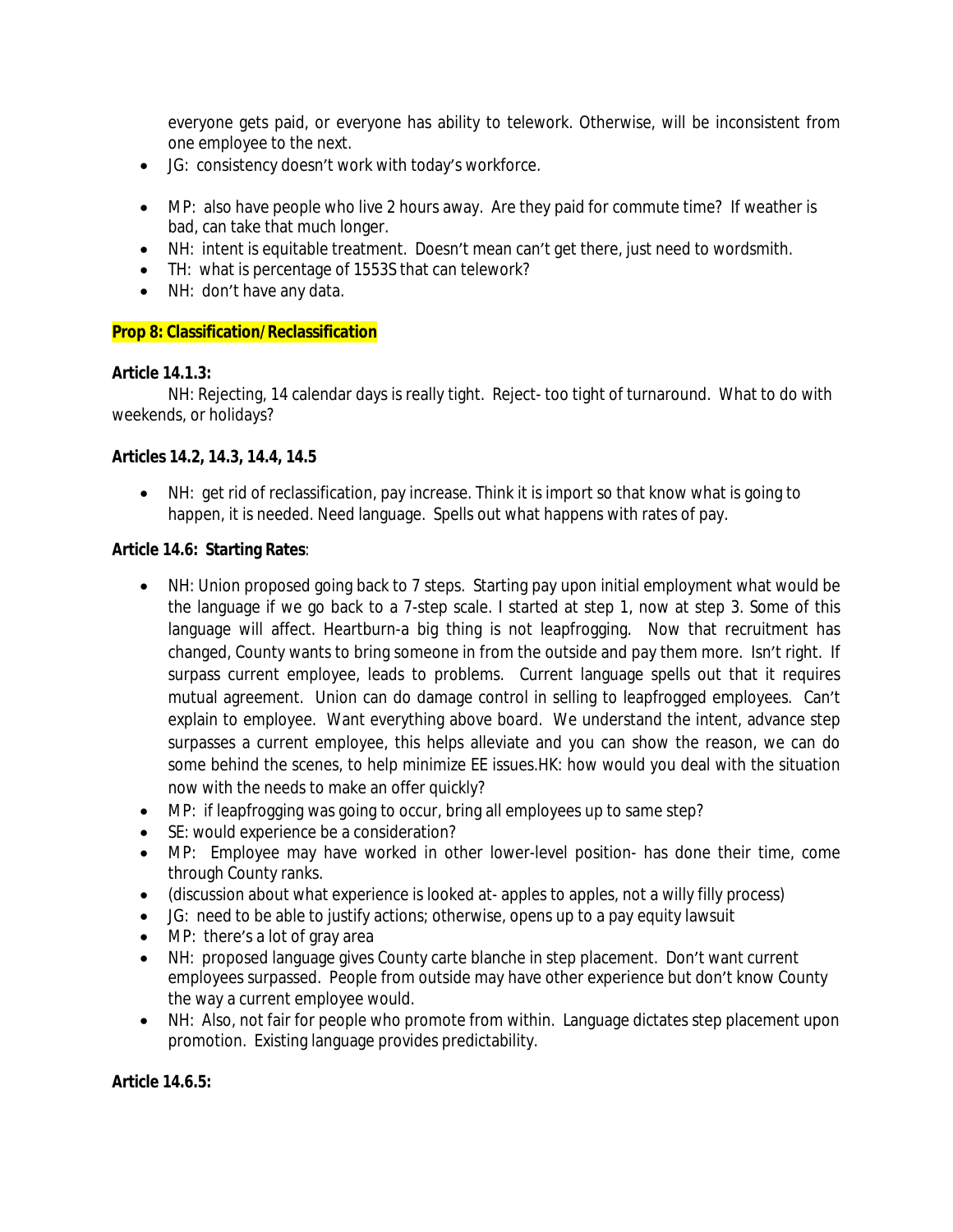NH: reject. Need to clarify, what is a step? Want to keep percentages in there, steps at 5.12%. Current language based on 13 step salary plans; union wants to revert to 7 step ranges.

### **Article 14.7:**

- NH: problem with "an increase" and no guarantee. What if it's 5 cents/hour? Want all reference to steps to be 5.12%. Want everyone to be on the same page.
- NH: what is a non-competitive recruitment:
- JG: references reclass. County wants to get away from- all vacancies will be posted.
- NH: language needs to be spelled out that competitive recruitments will all be posted. Still need to make sure everyone is on the same page about what a "step" is. Rejecting proposals that refer to 1-step as 2.56%, because they want to go back to 7-step range.

### **Article 14.8:**

 NH: Disagree with "an increase'- no guarantee on amount. Need predictability for minimum increase. – Removing 5.12 is a concern no guarantee of what the amount is. What some predictability.

### **Article 14.10:**

 NH: (demotion) need language in 14.10.2. Employee s/b able to revert, as well as employer. should be employee or supervisor deciding if this is a good fit.

### **Article 14.12**:

NH: counter propose with edits to reference correct articles

# **Prop 9: Seniority**

- NH: The Union rejects. How is this any different than employee requesting LOA to travel abroad? It's an "authorized LOA"- for whatever reason. Understands historic – Gordon & Dean went to union from County; why wouldn't County want them back?
- JG: understand why they do it, especial in law enforcement, but not sitting very well.

### **Prop 10:Discipline and Discharge**

NH: cleanup is TA'd. Asked about prior org chart request. Want 7 steps of JC included

### **Prop 11: Grievance Procedure**

• NH: clean up is TA'd

### **Article 18.6:**

NH: reject 45 days limitation. No counter. Didn't like proposal.

### **Prop 12: Promotion/Vacancies/Reassignments**

- NH: Need to word smith. Is intent that person has completed probation?
- JG: we'll discuss in caucus.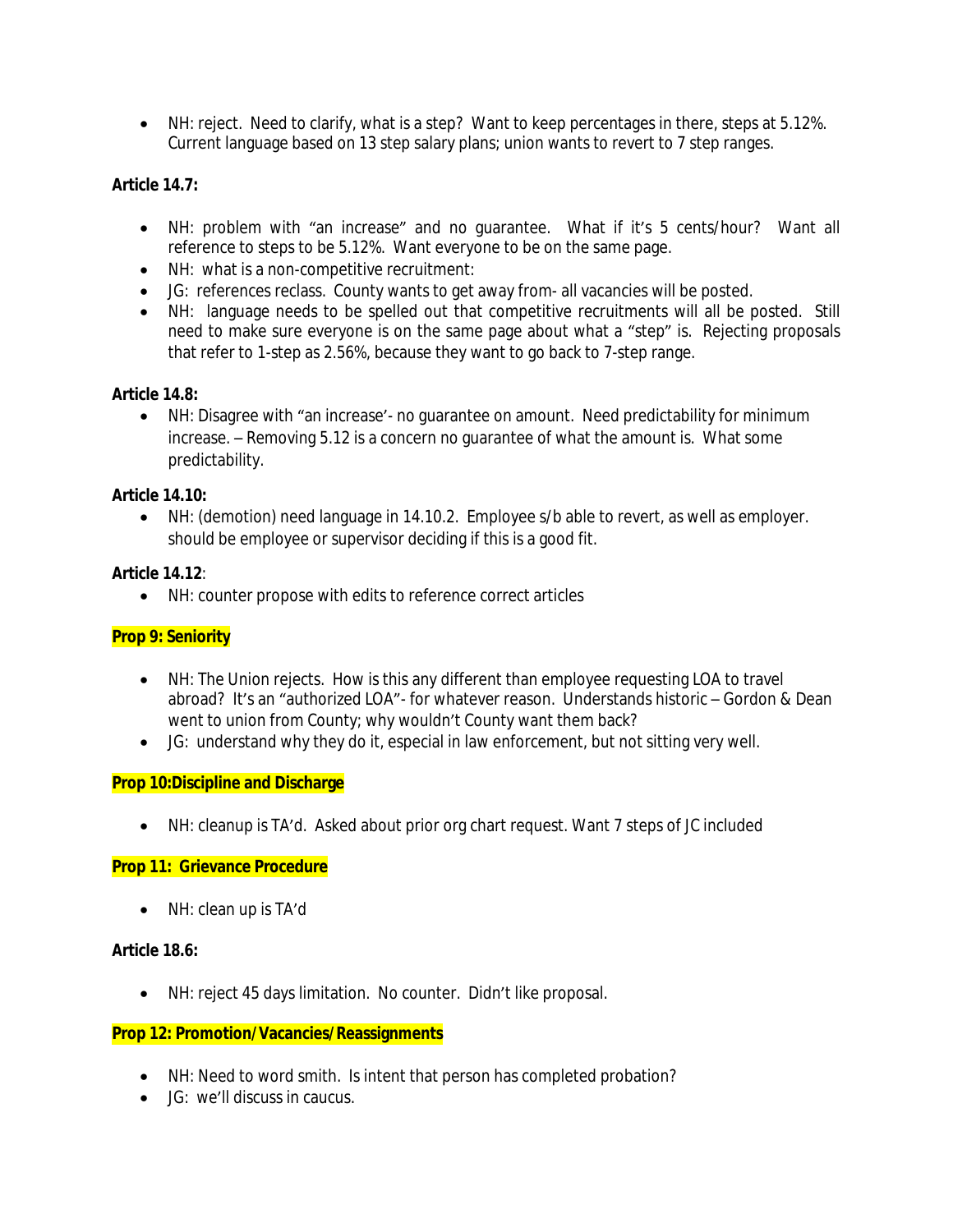- NH: would language about leaves taken during probation also apply here? Understand intent.
- NH: value in keeping option for either employees or supervisor to apply a bump back.
- NH: for employees hired outside County, first 12 months is review (?) Discussed earlier (how leave time impacts). Current language denotes its paid time.
- NH: voluntary demotions. Union thinks it's been a valuable tool- has helped in some circumstances. Life situations change.
- JG: what if position isn't available? Anything moving forward will be a competitive recruitment.
- NH: why waste everyone's time to post?
- JG: why should only 1 person have priority to fill a position? Entire intent is to have open, competitive recruitments.
- NH: has resolved issues in other locals

(discussion about situations where voluntary demotions have come about)

# **Prop 13: General Conditions**

### **Article 21.2 Personnel files & Civil Service.**

- NH: One personnel file, either in HR or CS (?)
- JG: there is 1 personnel file. Departments can keep their own files- working files. Official file is the one in HR or CS (for Sheriff employees).
- NH: (clarification that Sheriff Office employees only have a Civil Svc file?) One file, either HR or Civil Svc is the keeper of the file. What happens when employees move from one side to another? Specifically, when non-Civil Service employee moves to Civil Service. Does HR send over the file?

# **Article 21.3: Information Request**

- NH: isn't always just the business agent making request. County's intent to limit?
- JG: yes- all info requests needs to be filtered through business reps. Union could also designate one other person- not just "or designee".
- NH: would County be OK to say "union officer"?
- JG: want to have as narrow a scope as possible.
- MP: business rep could be out on sick leave or vacation...
- JG: just don't want it opened up to several other people.
- NH: heard County's interest, but very narrow.
- JG: hardly ever happens, but certain requests shouldn't be made under union requests
- NH: Information requests want to verify, that you are saying the business rep as in "Me" Natalie.
- JG: Yes this is our intent Gordon brought this up, if you want to designate one person when you are unavailable that is ok.
- NH: what if it stated Union Officer? What if I am out, and Michelle on FMLA at same time. Then other officer?
- JG: No, the idea it is keep as closest is possible.

# **Article 21.4: Dress code.**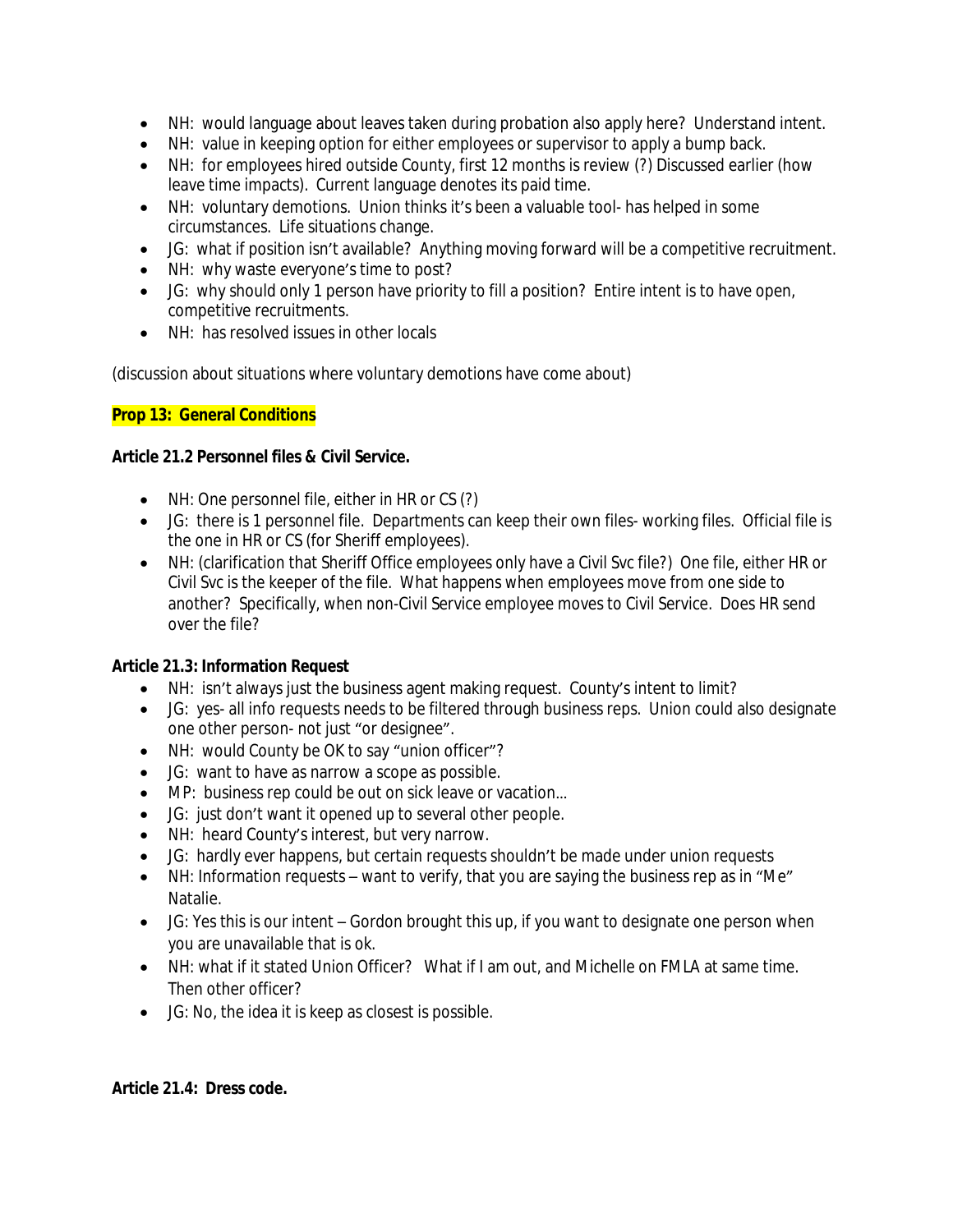- NH: Was actually an interest of the County to include. Want to make sure with deleting?
- JG: County has a dress code policy; new leadership doesn't think it's necessary
- NH: We believe this item needs more discussion, so no response given by the Union.
- JG: I don't know why County add that if we have.

### **Article 21.7: Mileage**

- NH: need to word smith, question has come up. "all miles driven" commute is not included. Should clear up language. Clarify the all miles driven. How does it factor in, if driving from home?
- RB: wanting clarification on which miles count.

### **Article 21.9 reasonable suspicion:**

- NH: we do not believe it is a benefit to remove this. There is a county policy, was this negotiated with 1553-S no, but this one has. Was a big interest of the County to get into contract. Not beneficial to remove from contract. County policy hasn't been negotiated with 1553S, but this language has. Assures if changes are made to process, will be negotiated.
- NH: Supplement vs. supplant- need to shore up what we're really talking about. Emergency situation? Non rep working in ripped position all day? 30 minutes? What is a "short period of time", what is an emergency? May be different from one department to another?
- JG: Are we supposed to do? If all the employees are out, then what? Just let work sit?
- NH: Are there employees in the base unit who could do OOC work? Would prefer that to allowing a non-rep to do the work. Understand intent is not to supplant, but need stricter parameters.
- JG: if doing work 1-3 months… that's a long time. But 1 week? That's a short period of time (example of COVID). If a person can step in immediately, that's a much better way to go – no training required.
- JG: if more than 1 month, questions will be asked. Are they needing to fill the position? What's going on? Would need very very good reason for why it would exceed 1 month.
- NH: "short period of time" is subjective.
- MP: juvenile tries to open up for voluntary OT first.
- JG: what happens in emergency situation?
- TH: what about using "temporary"?
- JG: semantics.
- NH: would like first opportunity to be OT to other supervisors. Don't automatically go to nonrep employee.

### **Prop 14: Lockout and Strikes**

- NH: need more discussion. What would County call information picket?
- JG: union had a right to do. CBA had expired.
- NH: so it only applies during the term of the agreement?
- JG: believes it's state law that union cannot strike?
- NH: they can, and they have. Need to clarify timeframe.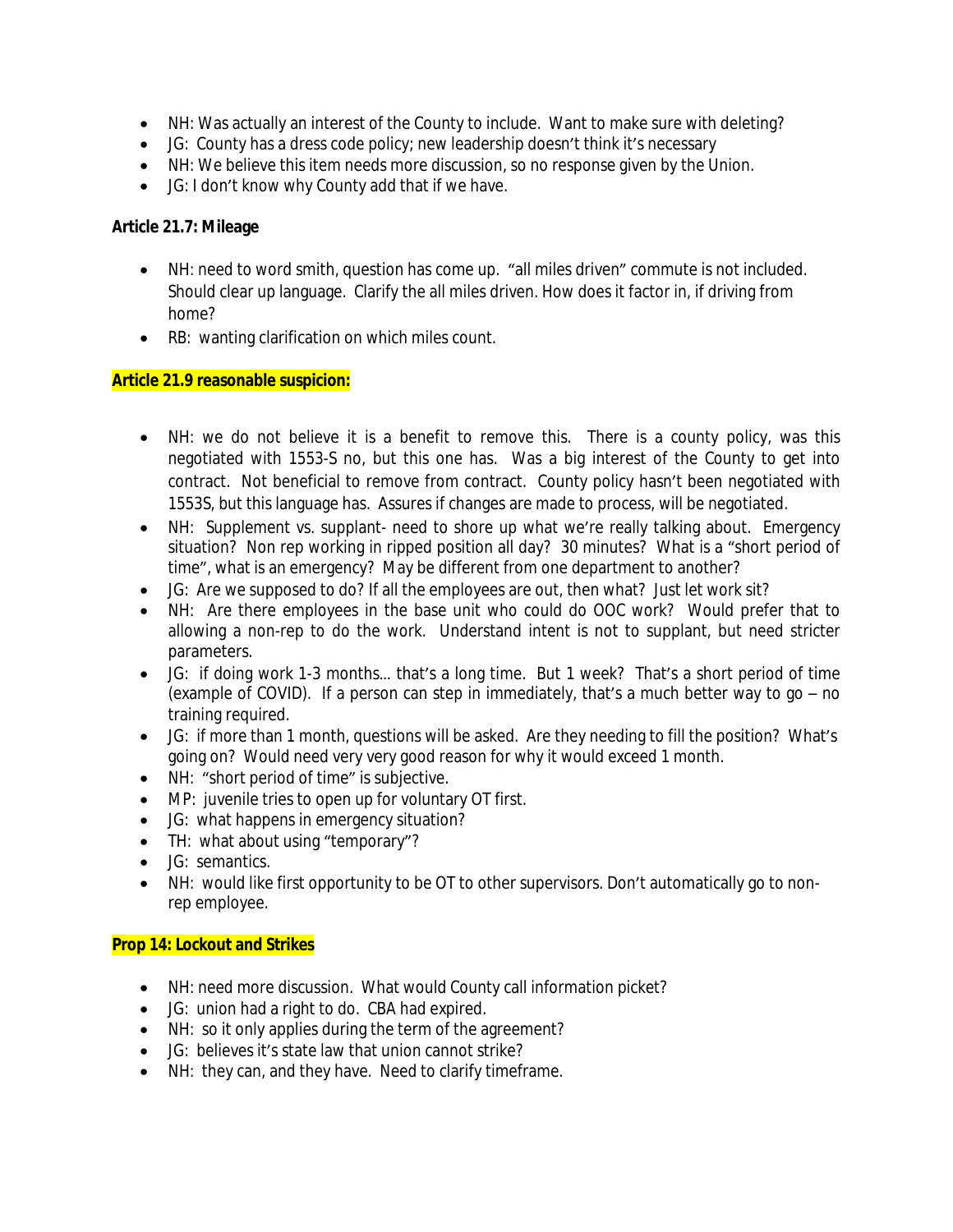### **Prop 15: Authorized Agents**

• NH: TA on clean up language.

### **Prop 16: Effective date, contract period and changes**

• NH: TA on mutually agreed upon term.

#### **Prop 17: Signatures update**

• NH: Clean up on signature line edits

### **Prop 18: Appendix #1 – Local 1553-S Classifications**

• NH:HR would need to update Appendix 1 with correct job codes & titles

### **Prop 19: Appendix #2 Seven Steps of Just Cause Discipline**

• NH: Want 7 steps to remain in CBA

#### **Prop 20: Normal (Lag) Pay System**

- HB: Michelle and Lyle weren't part of the initial discussions. Requested Randy walk through exactly what process is.
- JG: will discuss in caucus and come back with more info.

#### **Prop 21: Minor clean up items:**

- NH: TA on clean up language (typos)
- NH: when formatting was done last go around, creating a lot of different issues.
- JG: will get union a clean copy with correct formatting.
- JG: have had to scan in a lot of pdf's and convert to word. Trying to clean up the CBA's.
- JG: provided org chart of County- with caveat a couple of positions notated as vacant have been filled (Cat Nichols & Mike Sparber).

#### **Caucus at 11:42am- take lunch**

#### **Reconvene 2:09pm**

Housekeeping- any TA's will be routed electronically -via AdobeSign- no longer have DocuSign license. NH: Tuesday work the best for Michelle P.

Josh provided County responses- all comments below were made by Josh Groat, unless otherwise noted

**Prop 2:** we heard you, you want us to remain neutral, do not agree and leave it crossed out. Not in agreement with remaining neutral. Union should be providing us with docs; employees should give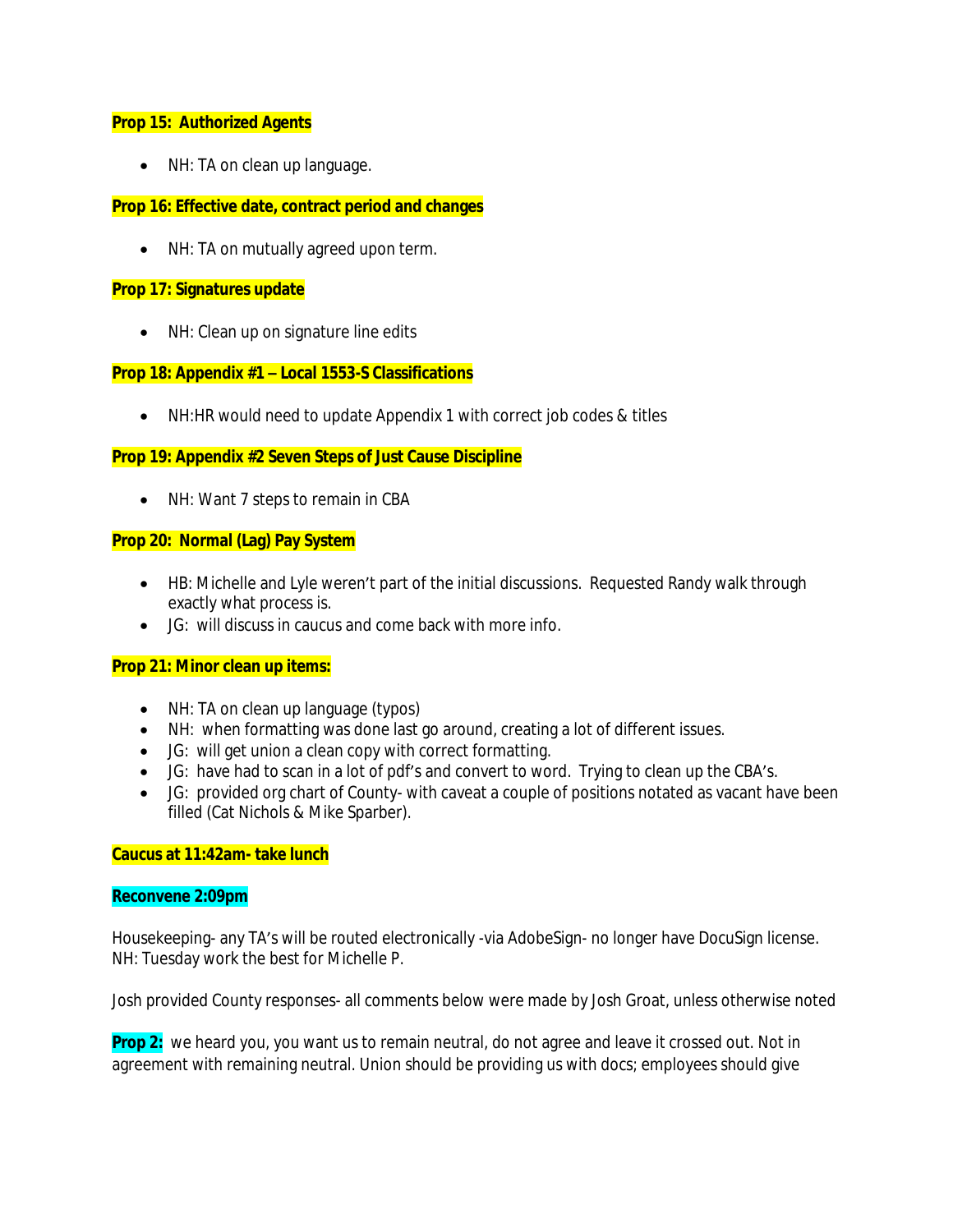authorization to union, then union send it to County. Union should be providing to us the authorization cards, we will keep a copy in a secure location for union to review and vice versa.

**Article 5.3 and 5.4:** (NEO) maintain County's initial proposal

**Article 5.7:** (Definitions)- leave in, except the home mailing and phone, consistent with prior. Clean up probationary period, added in 5.6.4 section.

- New hire
- Promotional

Added Probationary Period definitions (5.6.4 currently)

- JG: other language in CBA regarding probationary period has been stricken
- NH: under 5.6.4.4: anytime for 6 months, can revert if DH/EO is OK with it?
- JG: may be clarified later. This would be appropriate for the 12 months not any extension periods.

# **Prop 3:**

**Article 7.3-** no changes, absences of 15+ minutes using leave slip.

- MP: what is workplace? If in current office, hasn't left "workplace", how does that apply?
- JG: not proposing any change to "workplace"… status quo on how it's being applied now

**Article 7.3.1:** clarified 1553S employee

- JG: what is purpose of including "designated"?
- NH: delineates a specific work unit. Would you consider the jail a work unit? Or is it Detention vs Probation?
- JG: we discussed as well… work unit is defined in CBA as a group of employees who answer to a common supervisor.
- NH: "supervisor" is immediate supervisor? How many levels up?
- (discussion regarding "work unit" and "supervisor")
- JG: our proposal isn't changing definition of work unit

# **Prop 4:**

The answer is kept it. We are, once again, if going to change it is going to change to everyone.

If we want to make a change, we want to make change to all employees covered under plan. Do not want various unions in various STD and LTD plans.

# **Prop 6:**

**Article 12.1.3**: heard you, updated language Added "no more than" and "no less than"- still has standard 5 follow by 2, unless Employee and Manager agree to something different.

**Article 12.1.3.2:** withdrew "may".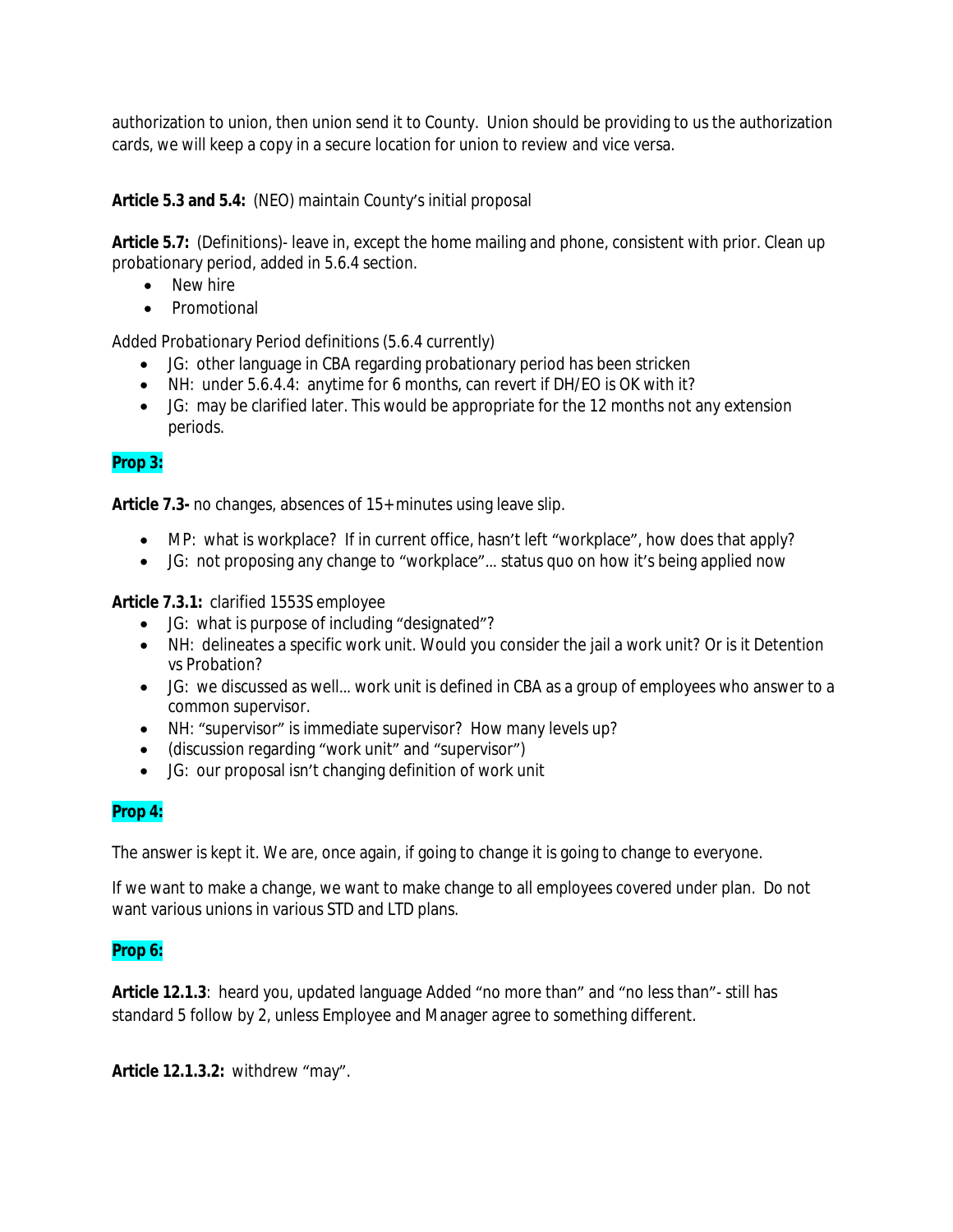**Article 12.2:** maintain original proposals

# **Prop 7:**

### **Article 13.3 Leave of Absence** –

- JG: we need to determine the length of time employee has to make up time. You wanted consistency, so we made it, regardless of if employee can work from home. Can you imagine a time when Operations is shut down, and paid them? Can this language fill this situations if county decides to pay employees?
- NH: we understand your intent of the language.

**Article 13.3.2**- conceptually we're good, need to make sure we're handling it correctly per FLSA

**Article 13.3.3:** Union wanted consistency- for ALL employees, may elect to go unpaid or use accruals

- NH: if ever declared as paid leave, would this verbiage lock employees in?
	- JG: would need to be handled on a case-by-case basically.

### **Prop 8:**

**Article 14.1.3 :** we think 14 days is more than enough time for class spec changes. Mostly with complete information from County to what and why, still provides the opportunity to extend by mutual agreement

**Article 14.2**: moving away from reclassifications- want to move toward open process across the board. County may initiate a reclassification, want to get to competitive posting.

**Article 14.3:** Added language regarding wage adjustments. Union must request to bargain impacts

**Articles 14.4 and 14.5-** still proposing to eliminate

Article 14.6: heard concern about leapfrogging, but it limits our ability to offer advanced steps.

**Article 14.7**: agree to maintain at least a 5% increase upon promotion

**Article 14.8:** if, for some reason, ever a need- agree it will be at least a 5% increase.

- NH: regarding reclasses... will employer be the only one to initiate?
- JG: yes- County driven process.
- NH: if assigned additional work that is outside current classification. If employer is the only one who can bring issue forward, what does that look like?
- JG: HR would look at it… go through process to determine which is appropriate classification and make determination.
- NH: same example- employee brings it up to dept, dept says just keep doing it. What is recourse for employee? What if this goes on for 2 year?
- JG: it would be on department to pursue reclassification. Should be between department & HR, not an employee-driven process.

**Article 14.10.2:** withdrawing change

**Article 14.12**: still striking language.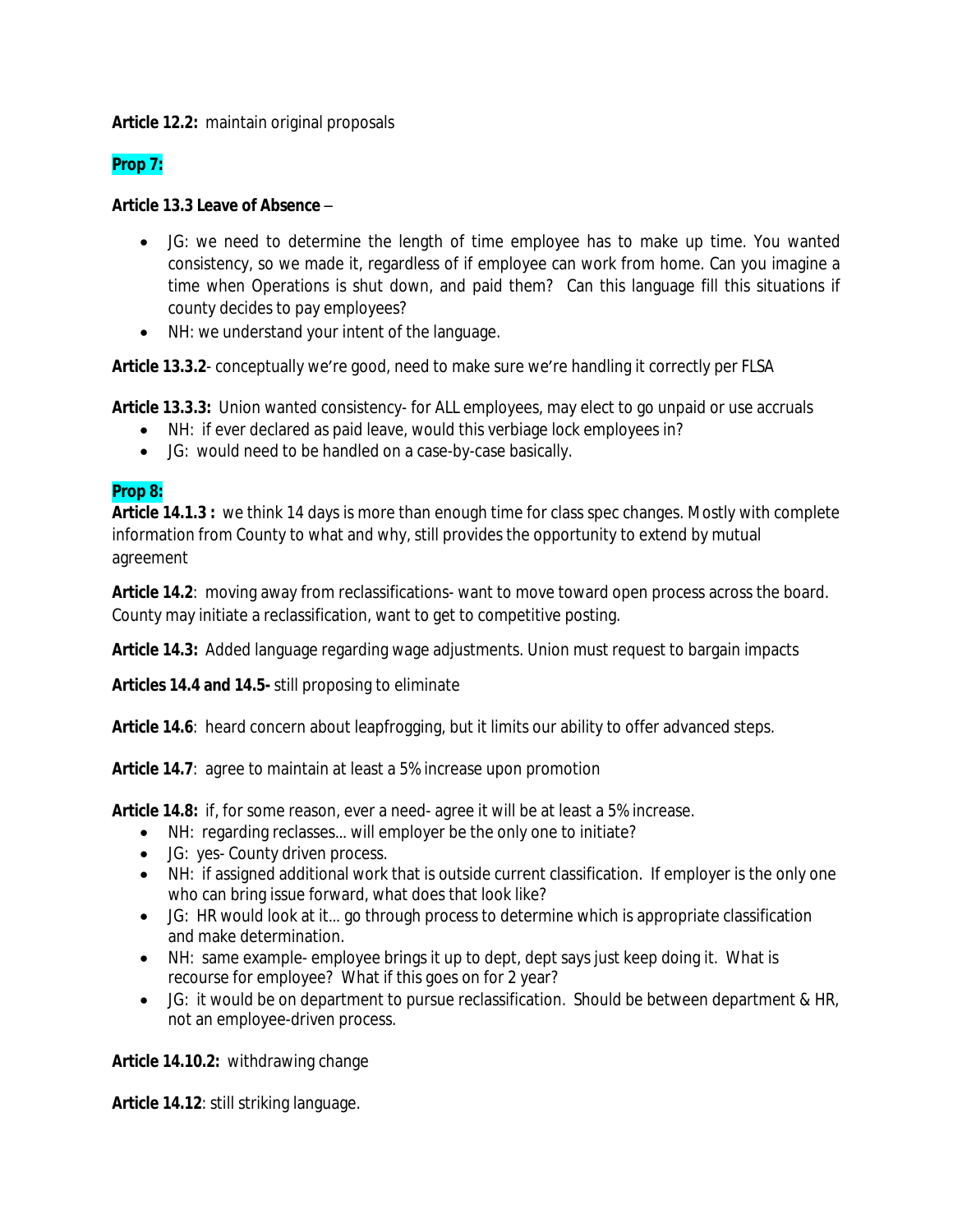### **Prop 9:**

Maintain if employee wants to take position outside county, lose seniority.

### **Prop 10:**

**Article 17.4** withdrew proposed deletion of 7 Steps… now a TA in full

### **Prop 11:**

**Article 18.6**- maintaining our proposal. County wants language- if there is a specific timeframe other than 45 days, we'd be open to talking about it, but need to have something.

# **Prop 12:**

transferred some of this language to definitions. In some cases, was deleted- dictates terms of other contracts- cannot do that. Would just apply whatever verbiage is in prior contract. One CBA can't dictate the terms of another.

- JG: both employee and supervisor can invoke bumping, but needs to be within 30 days
- JG: (3) also dictates terms of another CBA
- JG: (4) moved to probationary period definitions
- NH: with reference to "days"... are they calendar or working?
- JG: calendar

**Article 19.4 Demotions**- not aware of any examples in 1553S where an employee has requested to demote outside of applying for a lower-level position. (discussion followed)

 HB: We are not aware of voluntary demotions, one of discipline, and then two detective. More fluid in DSA

### **Prop 13:**

need further clarification on what happens if employee files transfer from HR to Civil Svc (or vice versa) don't believe they currently transfer

NH: has found that files need to be requested from both

**Article 21.4:** Dress Code language has been around a very long time- still propose to remove

**Article 21.9:** Risk Management has a policy that should be followed- still want to strike

Supplement vs. supplant: length of time cannot be determined, could vary from department to department- might be 1 week, might be 3 weeks, could be 2 months. Doesn't make sense to train someone to do the work. No way to put specific parameters around – maintaining original proposal.

**Article 21.7:** IRS provision is too long to include… just added "business miles". IRS rules may change.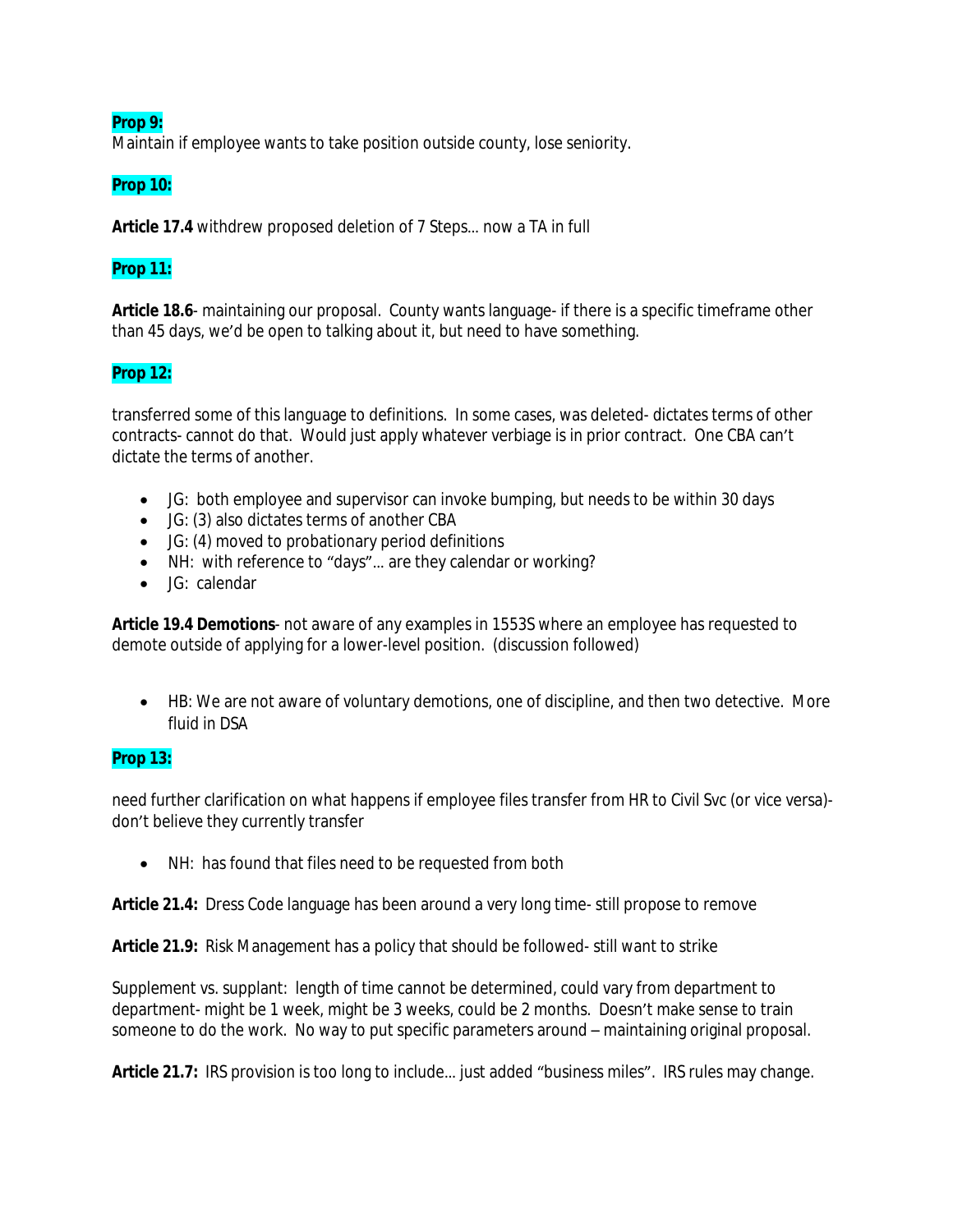# **Prop 14:**

looking into further

# **Prop 19:**

County withdrawing

# **Prop 20:**

- **•** RB: 2 phases. Currently 15% of employees are on lag pay. Current pay days are 15<sup>th</sup> and end of month. All time worked 1<sup>st</sup>-15<sup>th</sup>, paid on 22<sup>nd</sup>. All time worked 16<sup>th</sup>- end of month, paid on 7<sup>th</sup>. Actual pay days will shift. A variety of options are being offered to bridge the current pay day to the new proposed pay day. Not currently looking at bi-weekly… will keep semi-monthly.
- JG: County will be moving to a new time system.
- $\bullet$  NH:  $\#$  of pay periods changing to 26?
- JG: not slamming door on bi-weekly; depends on what time keeping system we move to.
- RB: will implement lag, then look at moving various groups to new time keeping systems. Will take additional time. Trying to eliminate manual processes being used today.

(addt'l discussion regarding implementation of lag vs. implementation of time keeping system)

- JG: 0% loan option is least likely to be offered as an option- not shutting anything out, but is less likely than the other options to be offered.
- NH: intent to cash out up to 1 week, or up to 40?
- JG: 1 week, either 37.5 or 40
- NH: any other options at this point?
- JG: not right now, but open to other ideas
- NH: any talk about cashing out additional time if lag is longer than 5 days?
- JG: limited to 1 week

# **Prop 21:**

- JG: must have a full TA for proposals to be TA'd- not individual elements.
- NH: any responses to Union proposals
- JG: only to non-economic
- NH: any response to economics?
- JG: can't say for sure. Wants to see what kind of progress we make between now and next meeting.

**Article 21.2** personnel file comments-

 NH: how will it work with benefits? Does Civil Service receive benefit info from HR? Maybe need some type of definition of personnel file(?) Need some clarification around what's in the HR file and what's in the Civil Svc file…

Will look at additional future dates.